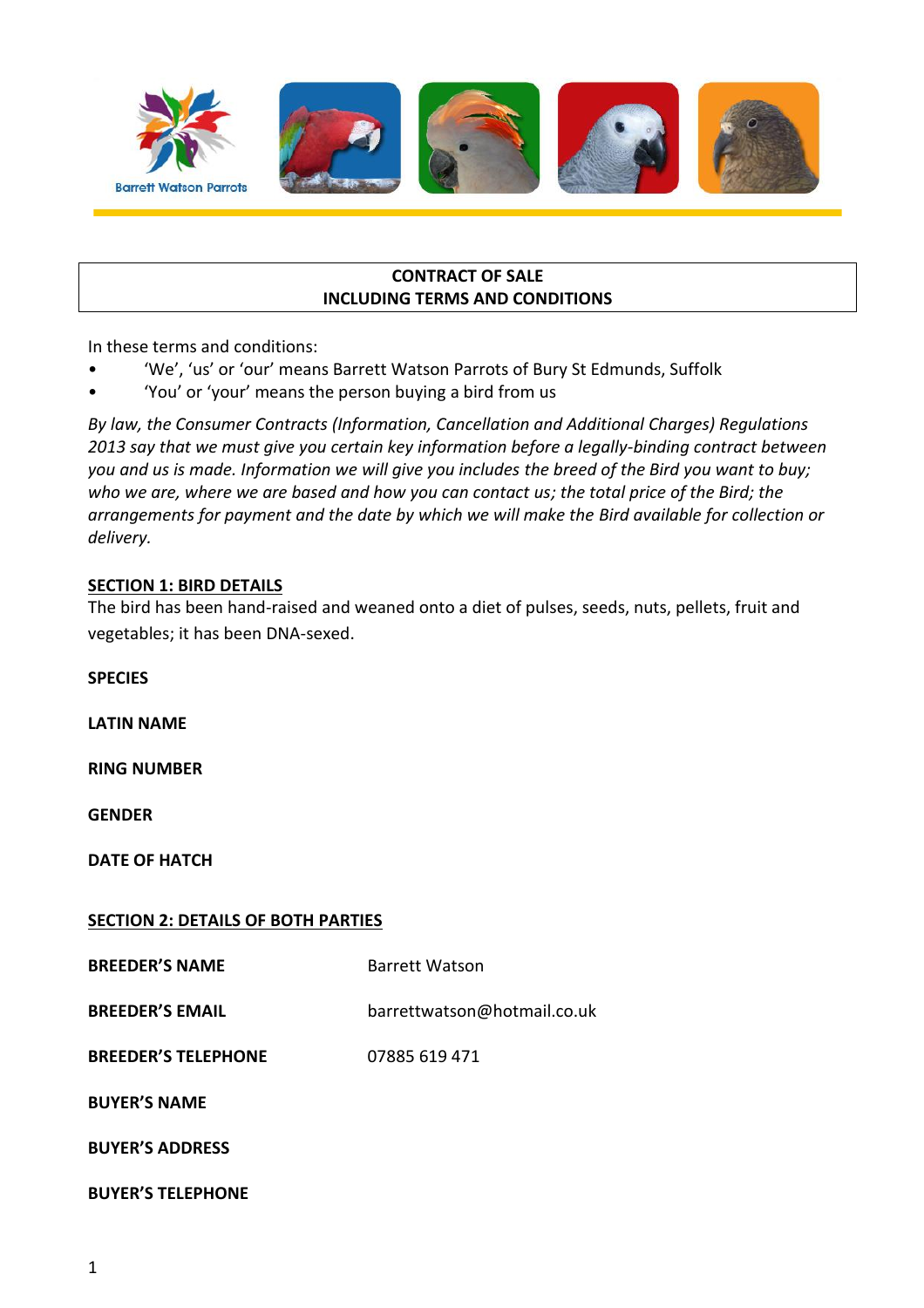## **SECTION 3: HEALTH & WELFARE DISCLAIMER**

- The Breeder has taken every care with the breeding, rearing and welfare of the Bird.
- The Bird is believed to be in good health and is sold in good faith.
- Every effort has been made to avoid any possible inherited conditions. The Breeder makes no warranty, however, as to the health or disposition of the Bird.

## **SECTION 4: ORDERING FROM US**

Any quotation given by us before you make an order for Bird is not a binding offer by us to supply such Bird.

When you place your order with us, we will acknowledge it by email or text. This acknowledgement does not, however, mean that your order has been accepted.

We will email or text you to confirm the order, at which point a non-refundable deposit is payable by bank transfer; once received, a legally-binding contract will be in place between The Breeder and The Buyer.

#### **SECTION 5: DELIVERY**

If you are unable to collect the Bird, you may arrange to have it collected from us and delivered to your address. We are unable to recommend a courier, but a large number of buyers have used Walkers European Express Services Ltd; you can make enquiries via www.walkerseurotransport.co.uk

You are responsible for the Bird once collection has taken place. In other words, the risk in the Bird passes to you as soon as the courier takes possession of the Bird, and we can therefore take no responsibility for the Bird's condition when it is delivered to you.

## **SECTION 6: BUYER'S RIGHT TO RETURN IN CASE OF DEFECT**

The Buyer shall have three days after the date of collection or delivery within which to have the Bird examined at their expense by a practising veterinary surgeon and shall have the right during a period not exceeding three days after such examination to return the Bird because of a defect that could have been known and was not declared at time of sale on production of a written report from the said veterinary surgeon within the same time period.

The Breeder shall have the right to a second opinion from his own vet. Should this later examination confirm the findings of the first examination, the Buyer will be refunded the full purchase price, provided the Bird is in the same state of health as when it was sold and the Bird has been returned to the Breeder at the Buyer's expense within seven days of its collection or delivery date.

Should this later examination not confirm the first, the purchase price of the Bird will not be refunded.

Should it be agreed the Bird be returned to the Breeder, the Buyer should be aware that the return of a Bird can be very difficult for the Buyer, especially emotionally, and having drawn the attention of the Buyer to this, the Breeder cannot be held responsible for any distress caused by the return of said Bird.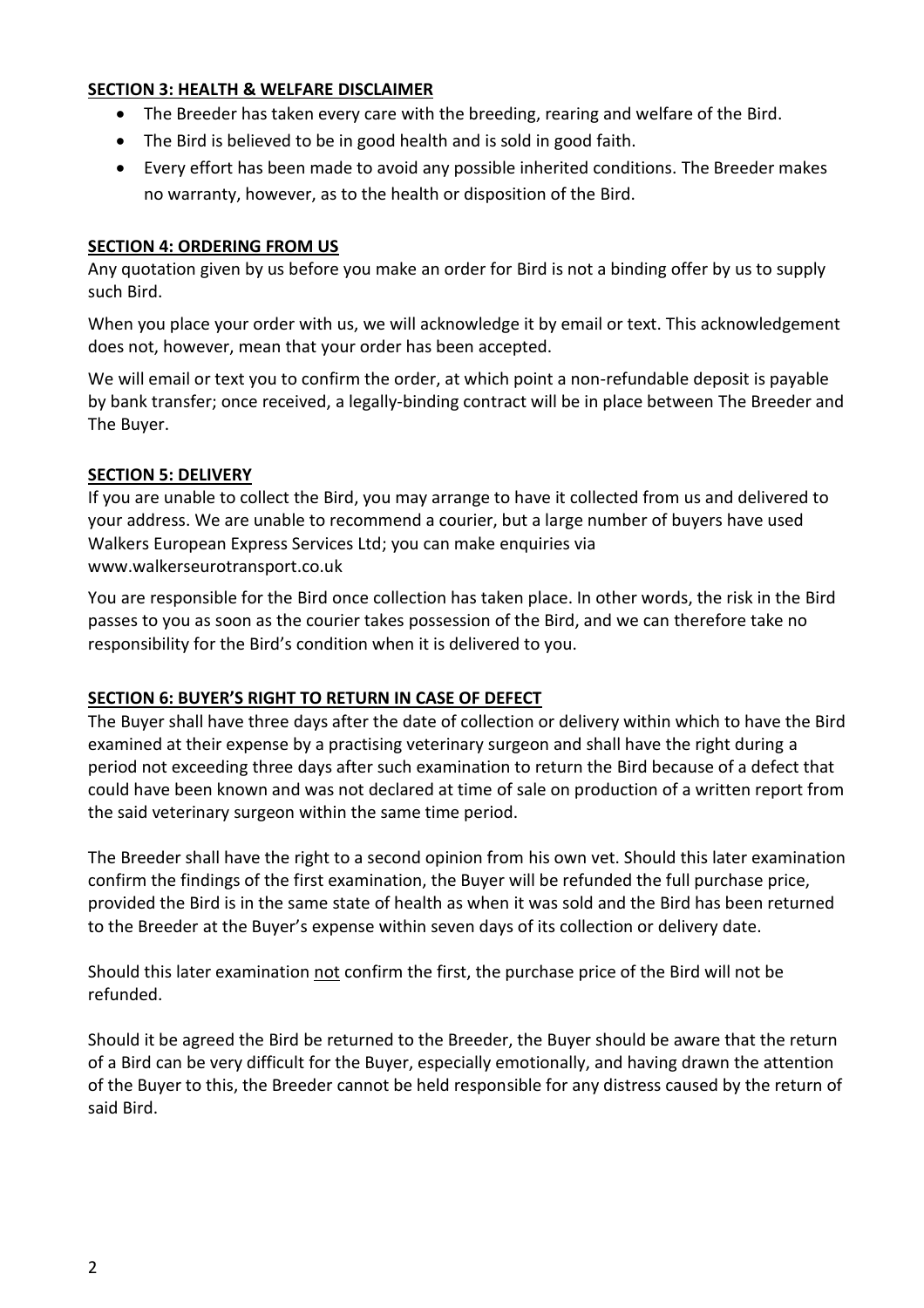## **SECTION 7: POTENTIAL OF BIRD**

This Bird is sold as a private pet. It is a condition of this sale that no warranty can be given as to its attributes, including - but not limited to - personality and nature, trainability, companionability, ability to talk, and breeding potential.

#### **SECTION 8: RE-HOMING THE BIRD**

The Buyer agrees that if, in the event of any problems, at any stage of the Bird's life, the Buyer finds it impossible to keep the Bird named above:

- the Buyer will, if the Breeder requests, return the Bird to the Breeder or
- the Breeder will offer every reasonable assistance in finding a new home for the Bird.

The Breeder **MUST** be contacted in the first instance; the Buyer **DOES NOT** have the right to part with, or sell, this Bird at any time without agreement in writing from the Breeder.

#### **SECTION 9: LIMIT ON OUR RESPONSIBILITY TO YOU**

We are not legally responsible for any:

- losses that were not foreseeable to you and us when the contract was formed and that were not caused by any breach on our part
- in contract, in tort, in misrepresentation or otherwise, for any consequential or other loss, damage or injury, however caused which may arise out of or in connection with the supply of the Bird.
- subject to the provisions of the clause above, our liability under these terms and conditions shall be limited to the Price.
- for the avoidance of doubt, we will be entitled to obtain access and take copies of all test and sample results obtained by you in relation to those matters set out above.

We shall not be in breach of contract if the performance of the contract is delayed or otherwise affected by circumstances beyond the reasonable control of us, including but not limited to disease, war, fire, act of God, industrial action, failure of any third party supplier to deliver birds or any other event, including a "Force Majeure Event". We will not be liable to you for any loss arising as a result of such event/s and will give notice to cancel an Order to you as soon as reasonably practicable if it becomes apparent that we will not, in our reasonable opinion, be able to perform our obligations under an Order due to the occurrence of a Force Majeure Event. In particular, no liability shall rest with us in respect of any late deliveries or transportation delays beyond our control.

#### **Legal**

This Contract and any dispute or claim arising out of or in connection with it or its subject matter or formation shall be governed by the Law of England and Wales, and you hereby agree to submit to the exclusive jurisdiction of the Courts in England and Wales to which all disputes however so arising shall be referred.

No terms of this agreement shall be enforceable under the Contracts (Rights of Third Parties) Act 1999 by a person who is not a party to this Contract.

We will try to resolve any disputes with you quickly and efficiently; if you are unhappy with the Bird, our service to you or any other matter, please contact us as soon as possible.